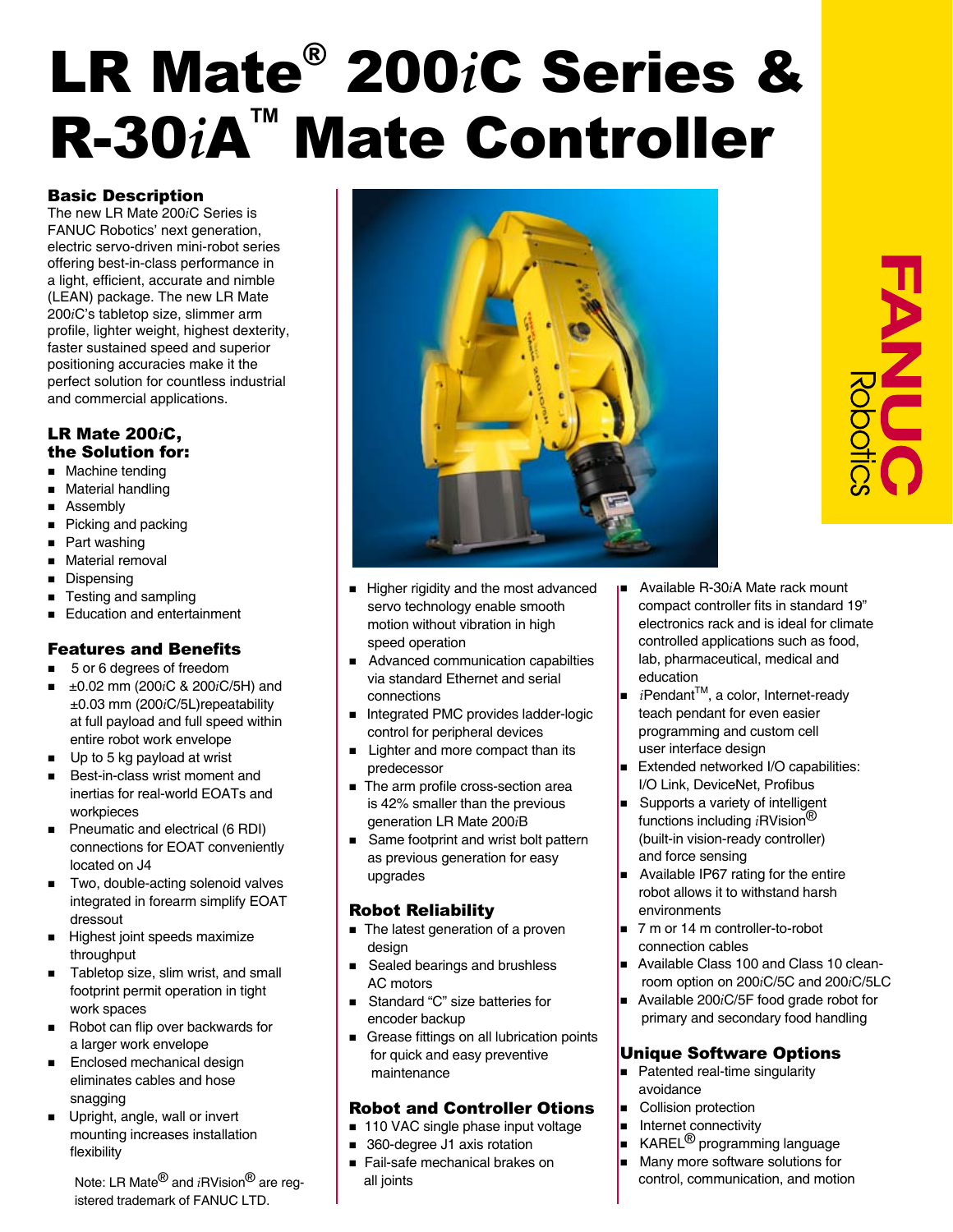**Dimensions LR Mate 200***i***C, /5H, /5WP, /5C, /5F and /5HS LR Mate 200***i***C Isometric**



**Footprint (All models) Wrist (All models)** ø20 ø40 ø70  $6 \rightarrow 45^\circ$ ø5 DOWELL x 7 DP TYP(1) ø31.5 BC 240 95  $\frac{95}{1}$ 190 80 80 160 205 ø11 THRU (4) PLC's



# **LR Mate 200***i***C/5L Isometric**



**Note:** The dimensions in parenthese are applicable to LR Mate 200*i*C/5F model only. Dimensions are shown in millimeters. Detailed CAD data are available upon request.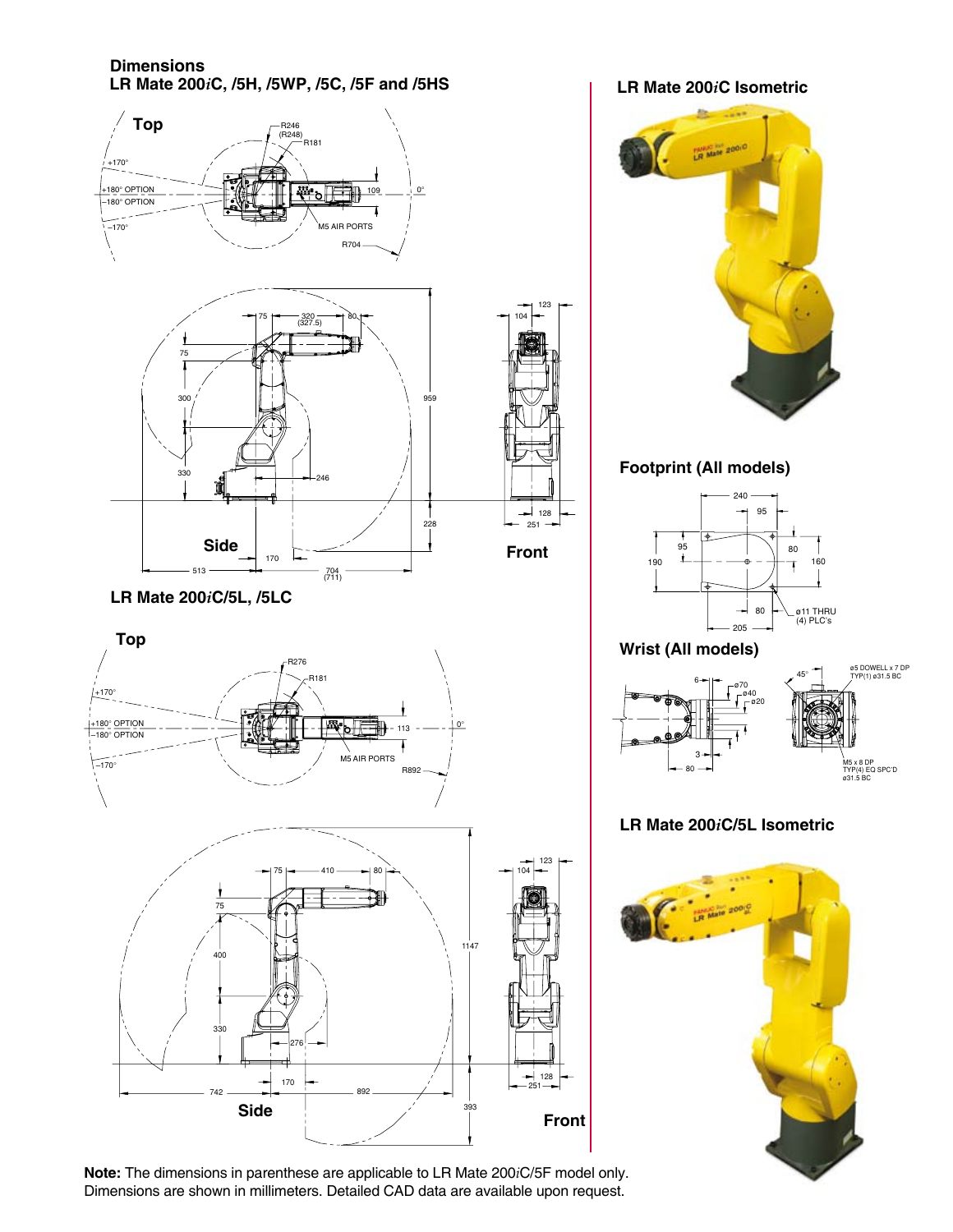### **LR Mate 200***i***C Series Robot Specifications**

#### **Items LR Mate 200***i***C** LR Mate 200*iC/5*WP LR Mate 200*iC/5L* LR Mate 200*iC/5F*<br>LR Mate 200*iC/5C<sup>(2)</sup>* LR Mate 200*iC/5*H LR Mate 200*iC/5LC <sup>(2)</sup> L*R Mate 200*iC/5*HS **Axes | 6 | 5 6 5 Payload - wrist (kg)** 5 5 5 5 5 5 5 **Reach (mm)** 704 704 892 711 (/5F) / 704 (/5HS)<br>**Repeatability (mm)**  $\pm 0.02$   $\pm 0.02$   $\pm 0.03$   $\pm 0.02$ **Repeatability (mm)**  $\pm 0.02$   $\pm 0.02$   $\pm 0.03$   $\pm 0.02$ **Interference Radius (mm)** 181 181 181 181 181 181<br> **Interference Radius (mm)** 181 340 (360 option) 340 (360 option) 340 (360 option) 340 (360 option) **Motion range (degrees)** J1 340 (360 option) 340 (360 option) 340 (360 option) 340 (360 option) J2 200 200 230 200 J3 | 388 | 388 | 373 | 388 J4 380 240 380 240 J5 240 720 240 720 J6 720 - 720 - **Motion speed (degrees/s)** J1 350 350 270 350 J2 350 350 270 350 J3 400 400 270 400 J4 450 450 450 450 J5 450 720 450 1200 J6 720 - 720 - **Wrist moments N•m (kgf•m)** J4 11.9 (1.21) 11.9 (1.21) 11.9 (1.21) 11.9 (1.21) 11.9 (1.21) J5 11.9 (1.21) 6.7 (0.68) 11.9 (1.21) 4.0 (0.41) J6 6.7 (0.68) - 6.7 (0.68) **Wrist load inertia (kg•m<sup>2</sup> )** J4 0.3 0.3 0.3 0.3 J5 0.3 0.1 0.3 0.036 J6 0.1 - 0.1 - **Mechanical brakes** All axes J1, J2 & J3 11, J2 & J3<br>(all axes option) All axes  $\frac{J1}{2}$ , J2 & J3 (all axes option) **Mechanical weight (kg)** 27 26 29 26 29 26<br> **Mounting method**<sup>(1)</sup> 27 Floor, ceiling, angle and wall Floor, ceiling, angle and wall **Installation environment** Temperature (°C) 0 to 45 **Humidity** Normally: 75% or less Short term (within a month): 95% or less No condensation **Vibration m/s<sup>2</sup> (G) (G)** 0.5 or less **IP Rating(s) IP 67 entire robot (option)**



**Note:** (1) J1 and J2 axes motion range will be limited for angle and wall mount installations. (2) LR Mate 200*i*C/5C and /5LC are rated for Class 100 clean-room environment. Clean-room Class 10 is available as an option.

# **R-30***i***A Mate Controller Specifications**

| <b>Items</b>                    |                                                                                                                                   |
|---------------------------------|-----------------------------------------------------------------------------------------------------------------------------------|
| <b>External Dimensions</b>      | - 470(W) x 320(D) x 400(H) for RIA                                                                                                |
| (mm)                            | - Option: 590(W) x 320(D) x 400(H) for CE                                                                                         |
|                                 | - Option: 370(W) x 455(D) x 200(H) for rack mount compact                                                                         |
| <b>Operating Environment</b>    | - Ambient temperature: 0 - 45 ° C (R-30iA Mate)<br>- Ambient temperature: 0 - 30 ° C (R-30iA Mate rack mount)                     |
|                                 | Humidity: 75% RH or less; Short term (within a month): 95% or less                                                                |
|                                 | Vibration: 0.5G or less                                                                                                           |
| <b>Power Supply</b>             | - 200-230VAC Single Phase; 10%, -15%, 50/60 Hz ± 1Hz                                                                              |
|                                 | - Option: 120VAC Single Phase (requires top or side cabinet)                                                                      |
| <b>Power Consumption</b>        | - 0.5 KW (average), 1.2 KVA (maximum)                                                                                             |
| CPU                             | - Multi-processor architecture (separate motion and communication)<br>with real-time clock/calendar                               |
| <b>Controlled Axes</b>          | - 24 (up to 5 motion groups for R-30iA Mate)                                                                                      |
| Serial/<br>host communications  | - One 100 Base-TX/10 Base-T Ethernet port with RJ-45 connector<br>- One RS-232-C / RS-485 port                                    |
| <b>Teach Pendant</b>            | - Color graphic iPendant™ with available touch screen option<br>(teach pendant is optional for LR Mate 200iC/5H SCARA Eliminator) |
| $i$ RVision®                    | - Built-in camera interface for 2-D vision applications<br>Optional: multiplexer for multiple 2-D cameras and 3-D vision          |
| Built-in I/O                    | - Up to 28 digital inputs / 24 digital outputs 24VDC<br>(external 24VDC power supply is required for digital outputs)             |
| <b>Safety Features</b>          | - Dual Check Safety (DCS) circuit                                                                                                 |
| <b>Memory Card</b>              | - PCMCIA type 2 interface: ATA flash disk (SanDisk compatible)                                                                    |
| Mass (kg)                       | - 55 (R-30iA Mate RIA)                                                                                                            |
| R-30 A Mate Controller Options: |                                                                                                                                   |
| I/O sub-systems                 | - Model A I/O (remote mounted modular rack- 5 or 10 slots)                                                                        |
|                                 | - Model B I/O (distributed DIN rail mounted)<br>- FANUC I/O link                                                                  |
| Remote I/O sub-systems          | - DeviceNet (slave up to single channel)                                                                                          |
|                                 | - Profibus DP slave/master                                                                                                        |
|                                 | - CC-Link (slave)                                                                                                                 |
|                                 | - Ethernet I/O (EGD and EIP Adapter/Scanner)                                                                                      |
| <b>Integrated PMC</b>           | - Ladder logic control for peripheral devices<br>- Including ladder monitor with hot edit on iPendant                             |
| <i>i</i> RVision®               | - Remote mounted multiplexer to support up to four 2-D cameras<br>and/or four 3-D laser units                                     |
| <b>Force Sensing</b>            | - FS-10iA force sensor interface option<br>Rated load capacity: 10 kgf                                                            |
| Intelligent Parts Feeder        | - Flexible turn-key feeder package driven off R-30iA Mate controller<br>- Includes auxiliary axis & iRVision/2D vision package    |
| Servo-Driven RTU<br>Package     | - Standard 0.5m and 1m linear ball-screw driven RTU with Aux. Axis                                                                |



**Front Side**

 $\circ$ 

55 <del>| 190 | 190 |</del> 320

 $446$   $12$ 

# **R-30***i***A Mate (rack mount) Controller Dimensions**

12

470

**Top Side** 370 150 ĥΞ